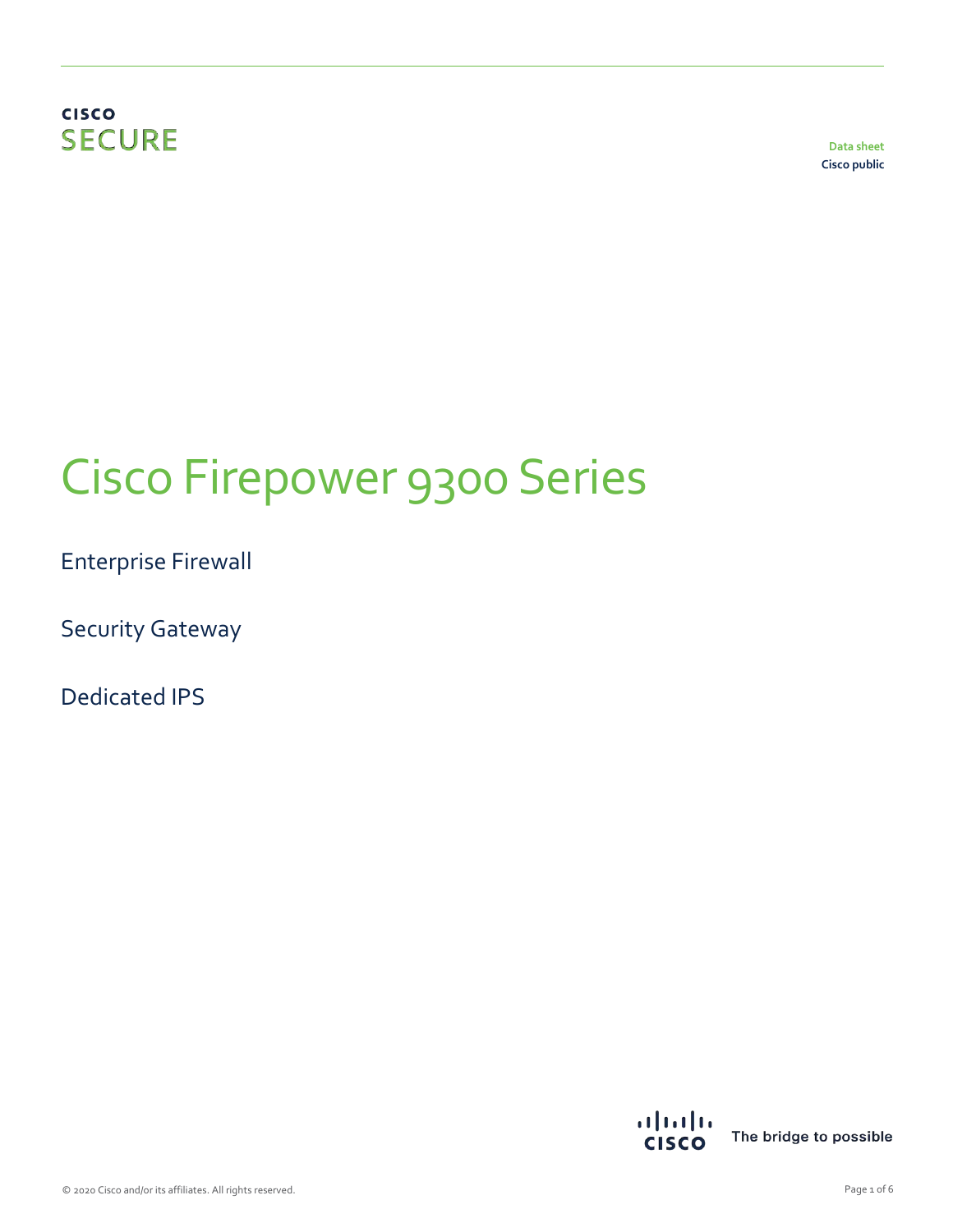## Contents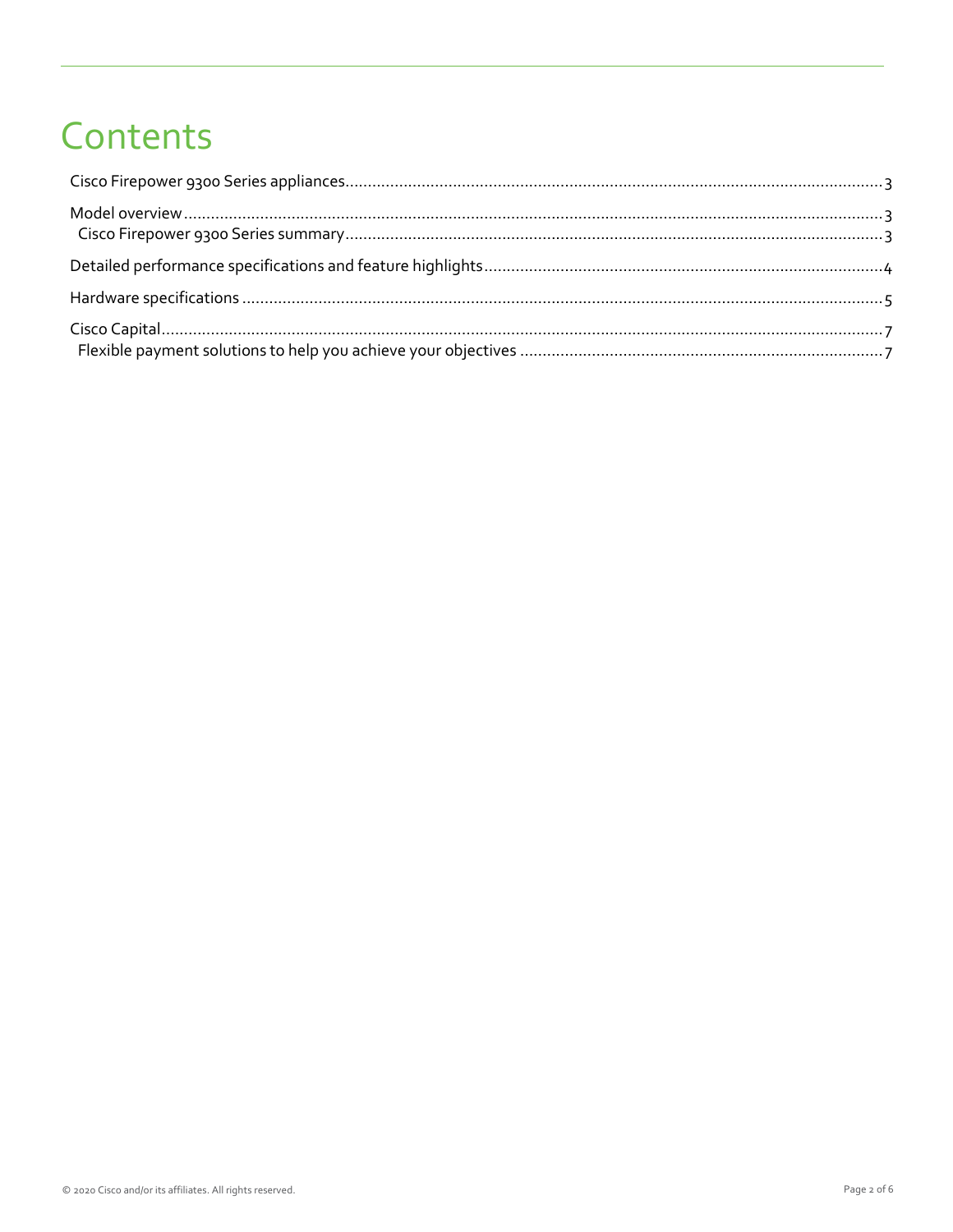## Cisco Firepower 9300 Series appliances

Cisco Firepower® 9300 is a scalable (beyond 1 Tbps when clustered), carrier-grade, modular platform designed for service providers, high-performance computing centers, large data centers, campuses, high- frequency trading environments, and other point in network requiring low (less than 5-microsecond offload) latency and exceptional throughput. Firepower 9300 supports flow-offloading, programmatic orchestration, and the management of security services with RESTful APIs. It is also available in Network Equipment Building Standards (NEBS)-compliant configurations. The 9300 Series runs either the Cisco Secure Firewall ASA or Threat Defense (FTD) software.

### Model overview



#### **Cisco Firepower 9300 Series summary**

| Model             | $Firewall -$<br><b>ASA</b><br><b>Software</b> | Firewall-<br><b>Threat</b><br><b>Defense</b><br>(FTD)<br><b>Software</b> | <b>IPS Throughput</b> | <b>Interfaces</b>   | <b>Optional interfaces</b>  |
|-------------------|-----------------------------------------------|--------------------------------------------------------------------------|-----------------------|---------------------|-----------------------------|
| $SM-24$           | 75G                                           | 21G                                                                      | 30G                   | 8 x SFP+ on-chassis | 2 x NM's: 1/10/40/100G, FTW |
| $SM-36$           | 8oG                                           | 29G                                                                      | 37 <sup>6</sup>       | 8 x SFP+ on-chassis | 2 x NM's: 1/10/40/100G, FTW |
| SM-40(New)        | 8oG                                           | 48G                                                                      | 57G                   | 8 x SFP+ on-chassis | 2 x NM's: 1/10/40/100G, FTW |
| $SM-44$           | 8oG                                           | 43G                                                                      | 57G                   | 8 x SFP+ on-chassis | 2 x NM's: 1/10/40/100G, FTW |
| $SM-44 \times 3$  | 234G                                          | 132G                                                                     | 148G                  | 8 x SFP+ on-chassis | 2 x NM's: 1/10/40/100G, FTW |
| <b>SM-48(New)</b> | 8oG                                           | 55G                                                                      | 65G                   | 8 x SFP+ on-chassis | 2 x NM's: 1/10/40/100G, FTW |
| $SM-56$ (New)     | 8oG                                           | 64G                                                                      | 73G                   | 8 x SFP+ on-chassis | 2 x NM's: 1/10/40/100G, FTW |
| $SM-56x3$         | 235G                                          | 153G                                                                     | 175G                  | 8 x SFP+ on-chassis | 2 x NM's: 1/10/40/100G, FTW |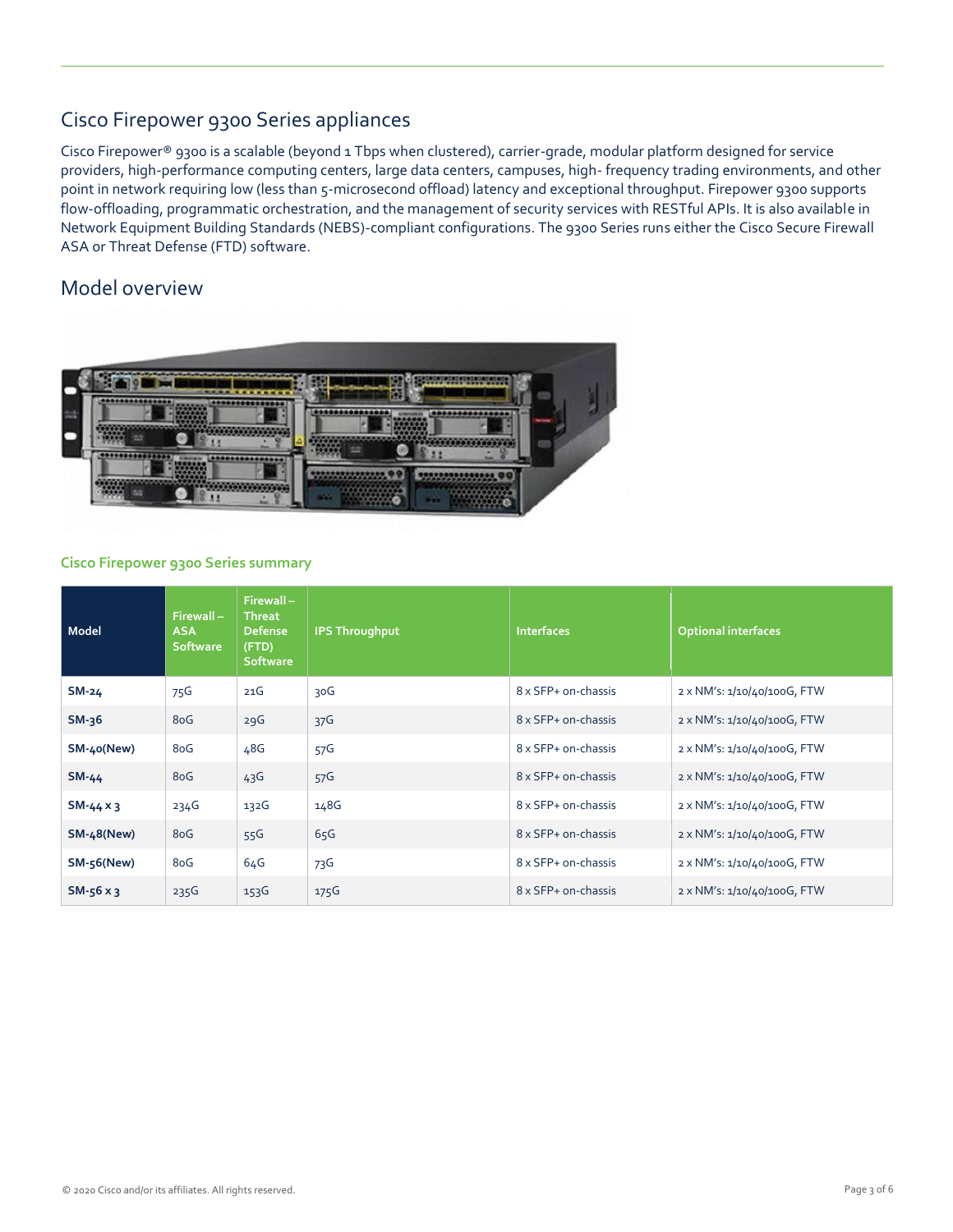## Detailed performance specifications and feature highlights

**Table 1.**: Performance specifications and feature highlights for Cisco Firepower 9300 with the Cisco Threat Defense (FTD) image

| <b>Features</b>                                                                           | $SM-24$                                                                                                                                                                                                                                                                    | $SM-36$    | $SM-40$    | SM-44      | 3 x SM-44  | $SM-48$    | $SM-56$    | $3 \times SM-56$     |
|-------------------------------------------------------------------------------------------|----------------------------------------------------------------------------------------------------------------------------------------------------------------------------------------------------------------------------------------------------------------------------|------------|------------|------------|------------|------------|------------|----------------------|
| Throughput: Firewall (FW) +<br><b>Application Visibility and Control</b><br>(AVC) (1024B) | 25 Gbps                                                                                                                                                                                                                                                                    | 34 Gbps    | 54 Gbps    | 50 Gbps    | 148 Gbps   | 64 Gbps    | 70 Gbps    | 168 Gbps             |
| Throughput: FW + AVC +<br><b>Intrusion Prevention</b><br>System (IPS (1024B)              | 21 Gbps                                                                                                                                                                                                                                                                    | 29 Gbps    | 48 Gbps    | 43 Gbps    | 132 Gbps   | 55 Gbps    | 64 Gbps    | 153 Gbps             |
| <b>Maximum concurrent</b><br>sessions, with AVC                                           | 30 million                                                                                                                                                                                                                                                                 | 30 million | 35 million | 30 million | 63 million | 35 million | 35 million | 60 million           |
| Maximum new connections per<br>second, with AVC                                           | 130K                                                                                                                                                                                                                                                                       | 185K       | 38oK       | 295K       | 85oK       | 450K       | 490K       | 1.1M                 |
| TLS (Hardware Decryption) <sup>2</sup>                                                    | 7.5 Gbps                                                                                                                                                                                                                                                                   | 8.5 Gbps   | 10 Gbps    | 10 Gbps    | 25 Gbps    | 11 Gbps    | 12 Gbps    | 28 Gbps              |
| Throughput: NGIPS (1024B)                                                                 | 30 Gbps                                                                                                                                                                                                                                                                    | 37 Gbps    | 57 Gbps    | 57 Gbps    | 148 Gbps   | 66 Gbps    | 73 Gbps    | 175 Gbps             |
| <b>IPSec VPN throughput</b><br>(1024B TCP /Fastpath)                                      | $13.5$ Gbps                                                                                                                                                                                                                                                                | 16 Gbps    | 20 Gbps    | 17 Gbps    | 51 Gbps    | 25 Gbps    | 27 Gbps    | 81 Gbps <sup>1</sup> |
| <b>Maximum VPN Peers</b>                                                                  | 20,000                                                                                                                                                                                                                                                                     | 20,000     | 20,000     | 20,000     | 60,000     | 20,000     | 20,000     | 60,000               |
| Centralized management                                                                    | Centralized configuration, logging, monitoring, and reporting are performed by the Management Center or alternatively<br>in the cloud with Cisco Defense Orchestrator                                                                                                      |            |            |            |            |            |            |                      |
| <b>AVC</b>                                                                                | Standard, supporting more than 4000 applications, as well as geolocations, users, and websites                                                                                                                                                                             |            |            |            |            |            |            |                      |
| AVC: OpenAppID support for<br>custom, open-source<br>application detectors                | Standard                                                                                                                                                                                                                                                                   |            |            |            |            |            |            |                      |
| <b>Cisco Security Intelligence</b>                                                        | Standard, with IP, URL, and DNS threat intelligence                                                                                                                                                                                                                        |            |            |            |            |            |            |                      |
| <b>Cisco IPS License</b>                                                                  | Available; can passively detect endpoints and infrastructure for threat correlation and Indicators of Compromise (IoC)<br>intelligence                                                                                                                                     |            |            |            |            |            |            |                      |
| <b>Cisco Malware</b><br><b>Defense for Networks</b>                                       | Available; enables detection, blocking, tracking, analysis, and containment of targeted and persistent malware,<br>addressing the attack continuum both during and after attacks. Integrated threat correlation with Cisco Secure Endpoint<br>is also optionally available |            |            |            |            |            |            |                      |
| <b>Cisco Malware Analytics</b><br>(sandboxing)                                            | Available                                                                                                                                                                                                                                                                  |            |            |            |            |            |            |                      |
| URL filtering: number of<br>categories                                                    | More than 80                                                                                                                                                                                                                                                               |            |            |            |            |            |            |                      |
| URL filtering: number of URLs<br>categorized                                              | More than 280 million                                                                                                                                                                                                                                                      |            |            |            |            |            |            |                      |
| <b>Automated threat feed and IPS</b><br>signature updates                                 | Yes: class-leading Collective Security Intelligence (CSI) from the Cisco Talos <sup>®</sup> group<br>(https://www.cisco.com/c/en/us/products/security/talos.html)                                                                                                          |            |            |            |            |            |            |                      |
| Third-party and open-source<br>ecosystem                                                  | Open API for integrations with third-party products; Snort® and OpenAppID community resources for new and specific<br>threats                                                                                                                                              |            |            |            |            |            |            |                      |
| High availability and clustering                                                          | Active/standby; up to 6 modules across up to 6 different Firepower 9300 chassis.                                                                                                                                                                                           |            |            |            |            |            |            |                      |
| <b>Cisco Trust Anchor Technologies</b>                                                    | Cisco Firepower 9300 Series platforms include Trust Anchor Technologies for supply chain and software image assurance.                                                                                                                                                     |            |            |            |            |            |            |                      |

**Note:** Performance varies depending on features activated, network traffic protocol mix, and packet size. Performance is subject to change with new software releases. Consult your Cisco rep for sizing guidance.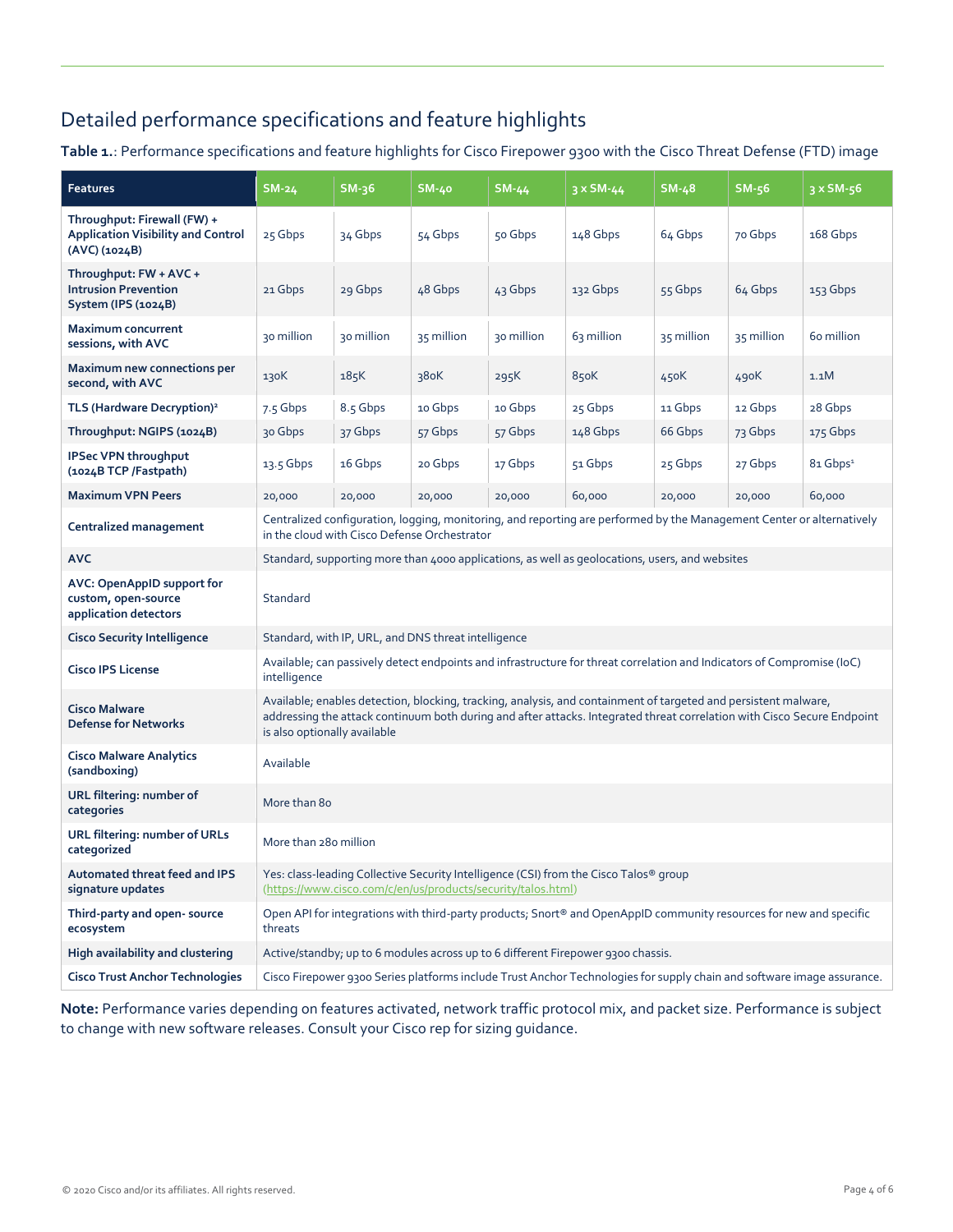#### 1 In unclustered configuration.

<sup>2</sup> Throughput measured with 50% TLS 1.2 traffic with AES256-SHA with RSA 2048B keys.

**Table 2.**: ASA software performance and capabilities on Cisco Firepower 9300

| <b>Features</b>                                                         | <b>SM-24</b>                                                                                                                                                           | $SM-36$     | <b>SM-40</b> | $SM-44$     | $3 \times SM - 44$   | $SM-48$     | $SM-56$   | $3 \times$ SM-56 |
|-------------------------------------------------------------------------|------------------------------------------------------------------------------------------------------------------------------------------------------------------------|-------------|--------------|-------------|----------------------|-------------|-----------|------------------|
| Stateful inspection firewall<br>throughput <sup>1</sup>                 | 75 Gbps                                                                                                                                                                | 80 Gbps     | 80 Gbps      | 80 Gbps     | 234 Gbps             | 80 Gbps     | 80 Gbps   | 235 Gbps         |
| Stateful inspection firewall<br>throughput (multiprotocol) <sup>2</sup> | 50 Gbps                                                                                                                                                                | 60 Gbps     | 55 Gbps      | 60 Gbps     | 130 Gbps             | 60 Gbps     | 64 Gbps   | 172 Gbps         |
| Concurrent firewall connections                                         | 55 million                                                                                                                                                             | 60 million  | 55 million   | 60 million  | 70 million           | 60 million  | 6omillion | 195 million      |
| Firewall latency (UDP 64B<br>microseconds)                              | 3.5                                                                                                                                                                    | 3.5         | 3.5          | 3.5         | 3.5                  | 3.5         | 3.5       | 3.5              |
| New connections per second                                              | 800,000                                                                                                                                                                | 1.2 million | 1.6 million  | 1.8 million | 4 million            | 1.8 million | 2 million | 4.75 million     |
| IPsec VPN throughput (450B UDP<br>L <sub>2</sub> L test)                | 15 Gbps                                                                                                                                                                | 18 Gbps     | 25 Gbps      | 20 Gbps     | 60 Gbps <sup>3</sup> | 27 Gbps     | 30 Gbps   | 74 Gbps          |
| <b>Maximum VPN Peers</b>                                                | 20,000                                                                                                                                                                 | 20,000      | 20,000       | 20,000      | 60,000               | 20,000      | 20,000    | 60,000           |
| Security contexts (included;<br>maximum)                                | 10; 250                                                                                                                                                                |             |              |             |                      |             |           |                  |
| High availability                                                       | Active/active and active/standby                                                                                                                                       |             |              |             |                      |             |           |                  |
| Clustering                                                              | Up to 16 security modules across up to 16 different Firepower 9300 chassis                                                                                             |             |              |             |                      |             |           |                  |
| Scalability                                                             | VPN load balancing, firewall clustering                                                                                                                                |             |              |             |                      |             |           |                  |
| Centralized management                                                  | Centralized configuration, logging, monitoring, and reporting are performed by Cisco Security Manager or alternatively in<br>the cloud with Cisco Defense Orchestrator |             |              |             |                      |             |           |                  |
| <b>Adaptive Security Device Manager</b>                                 | Web-based, local management for small-scale deployments                                                                                                                |             |              |             |                      |             |           |                  |

<sup>1</sup>Throughput measured with 1500B User Datagram Protocol (UDP) traffic measured under ideal test conditions.

<sup>2</sup> "Multiprotocol" refers to a traffic profile consisting primarily of TCP-based protocols and applications like HTTP, SMTP, FTP, IMAPv4, BitTorrent, and DNS.

#### **Performance testing methodologies LINK**

## Hardware specifications

**Table 3.**: Cisco Firepower 9300 Series hardware specifications

| <b>Specification</b>                                   | <b>Description</b>                                                                                                                                                                                                                                                  |
|--------------------------------------------------------|---------------------------------------------------------------------------------------------------------------------------------------------------------------------------------------------------------------------------------------------------------------------|
| Dimensions (H x W x D)                                 | 5.25 x 17.5 x 32 in. (13.3 x 44.5 x 81.3 cm)                                                                                                                                                                                                                        |
| <b>Form factor</b>                                     | 3 Rack Units (3RU), fits standard 19-in. (48.3-cm) square-hole rack                                                                                                                                                                                                 |
| Security module slots                                  | 3                                                                                                                                                                                                                                                                   |
| Network module slots                                   | 2 (within supervisor)                                                                                                                                                                                                                                               |
| Supervisor                                             | Cisco Firepower 9000 Supervisor with 8 x 10 Gigabit Ethernet ports and 2 network module slots for I/O expansion                                                                                                                                                     |
| <b>Security modules</b>                                | Cisco Firepower 9000 Security Module 40 with 2 x SSDs in RAID-1 configuration<br>Cisco Firepower 9000 Security Module 48 with 2 x SSDs in RAID-1 configuration<br>$\bullet$<br>Cisco Firepower 9000 Security Module 56 with 2 x SSDs in RAID-1 configuration        |
| <b>Network modules</b><br>(2 module slots per chassis) | 8 x 10 Gigabit Ethernet Enhanced Small Form-Factor Pluggable (SFP+) network modules<br>4 x 40 Gigabit Ethernet Quad SFP+ network modules<br>2 x 100 Gigabit Ethernet Quad SFP28 network modules<br>$\bullet$<br>4 x 100 Gigabit Ethernet Quad SFP28 network modules |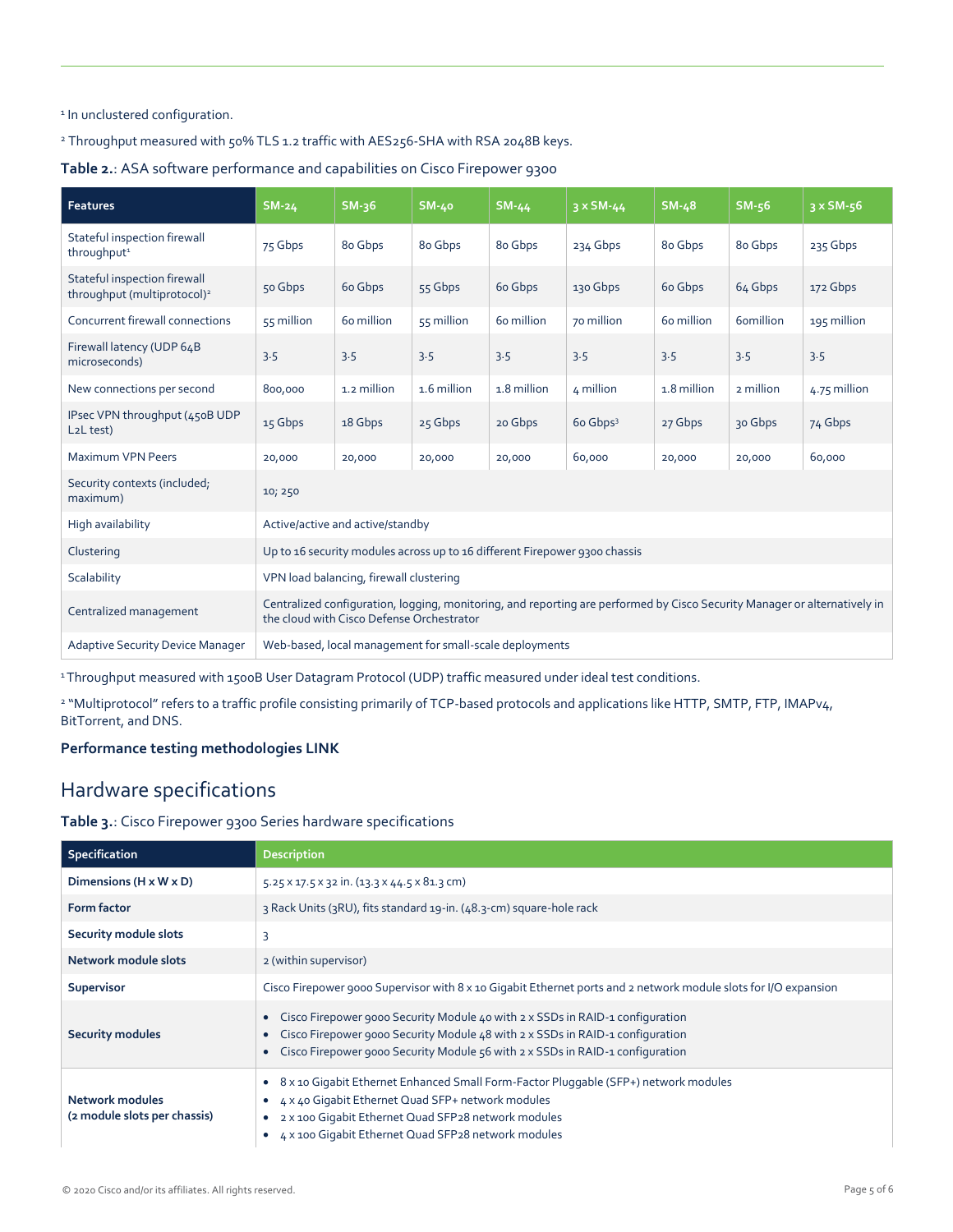| Specification                          | <b>Description</b>                                                                                                                                                                                                                                            |                                                  |                      |                          |  |  |  |
|----------------------------------------|---------------------------------------------------------------------------------------------------------------------------------------------------------------------------------------------------------------------------------------------------------------|--------------------------------------------------|----------------------|--------------------------|--|--|--|
|                                        | Note: Cisco Firepower 9300 may also be deployed as a dedicated threat sensor, with fail-to-wire network modules. Please<br>contact your Cisco representative for details.                                                                                     |                                                  |                      |                          |  |  |  |
| Maximum number of interfaces           | Up to 24 x 10 Gigabit Ethernet (SFP+) interfaces; up to 8 x 40 Gigabit Ethernet (QSFP+) interfaces with 2 network<br>modules; up to 8 x 100 Gigabit Ethernet interfaces with two network modules                                                              |                                                  |                      |                          |  |  |  |
| Integrated network management<br>ports |                                                                                                                                                                                                                                                               | 1 x Gigabit Ethernet copper port (on supervisor) |                      |                          |  |  |  |
| Serial port                            | 1 x RJ-45 console                                                                                                                                                                                                                                             |                                                  |                      |                          |  |  |  |
| <b>USB</b>                             | 1 x USB 2.0                                                                                                                                                                                                                                                   |                                                  |                      |                          |  |  |  |
| <b>Storage</b>                         | Up to 4.8 TB per chassis (1.6 TB per security module in RAID-1 configuration)                                                                                                                                                                                 |                                                  |                      |                          |  |  |  |
|                                        |                                                                                                                                                                                                                                                               | AC power supply                                  | -48V DC power supply | <b>HVDC power supply</b> |  |  |  |
|                                        | Input voltage                                                                                                                                                                                                                                                 | 200 to 240V AC                                   | -40V to -60V DC*     | 240 to 380V DC           |  |  |  |
|                                        | Maximum input current                                                                                                                                                                                                                                         | 15.5A to 12.9A                                   | 69A to 42A           | $14A$ at 200V            |  |  |  |
| Power supplies                         | Maximum output power                                                                                                                                                                                                                                          | 2,500W                                           | 2,500W               | 2,500W                   |  |  |  |
|                                        | Frequency                                                                                                                                                                                                                                                     | 50 to 60 Hz                                      |                      |                          |  |  |  |
|                                        | Efficiency (at 50% load)                                                                                                                                                                                                                                      | 92%                                              | 92%                  | 92% (at 50% load)        |  |  |  |
|                                        | Redundancy                                                                                                                                                                                                                                                    | $1+1$                                            |                      |                          |  |  |  |
| Fans                                   | 4 hot-swappable fans                                                                                                                                                                                                                                          |                                                  |                      |                          |  |  |  |
| <b>Noise</b>                           | 75.5 dBA at maximum fan speed                                                                                                                                                                                                                                 |                                                  |                      |                          |  |  |  |
| <b>Rack mountable</b>                  | Yes, mount rails included (4-post EIA-310-D rack)                                                                                                                                                                                                             |                                                  |                      |                          |  |  |  |
| Weight                                 | 105 lb (47.7 kg) with one security module; 135 lb (61.2 kg) fully configured                                                                                                                                                                                  |                                                  |                      |                          |  |  |  |
| Temperature: standard operating        | Up to 10,000 ft (3000 M): 32 to 104°F (0 to 40°C) for SM-24 module 32 to 88°F (0 to 35°C) for SM-36 module at sea level<br>Altitude adjustment notes:<br>For SM-36, maximum temp is 35°C, for every 1000 feet above sea level subtract 1°C                    |                                                  |                      |                          |  |  |  |
| Temperature: NEBS operating            | Long term: o to 45°C, up to 6,000 ft (1829 m) Long term: o to 35°C, 6,000 to 13,000 ft (1829-3964 m) Short term: -5 to<br>55°C, up to 6,000 ft (1829 m)<br>Note: Firepower 9300 NEBS compliance applies only to SM-24, SM-40, SM-44 and SM-48 configurations. |                                                  |                      |                          |  |  |  |
| Temperature: nonoperating              | $-40$ to $149^{\circ}F$ ( $-40$ to $65^{\circ}C$ ); maximum altitude is $40,000$ ft                                                                                                                                                                           |                                                  |                      |                          |  |  |  |
| Humidity: operating                    | 5 to 95% noncondensing                                                                                                                                                                                                                                        |                                                  |                      |                          |  |  |  |
| Humidity: nonoperating                 | 5 to 95% noncondensing                                                                                                                                                                                                                                        |                                                  |                      |                          |  |  |  |
| Altitude: operating                    | SM-24: 0 to 13,000 ft (3962 m)                                                                                                                                                                                                                                |                                                  |                      |                          |  |  |  |
|                                        | SM-36: o to 10,000 ft (3048 m); please see above Operating Temperature section for temperature adjustment notes                                                                                                                                               |                                                  |                      |                          |  |  |  |
| Altitude: nonoperating                 | 40,000 ft (12,192 m)                                                                                                                                                                                                                                          |                                                  |                      |                          |  |  |  |

*\* Minimum turn-on voltage is -44V DC.*